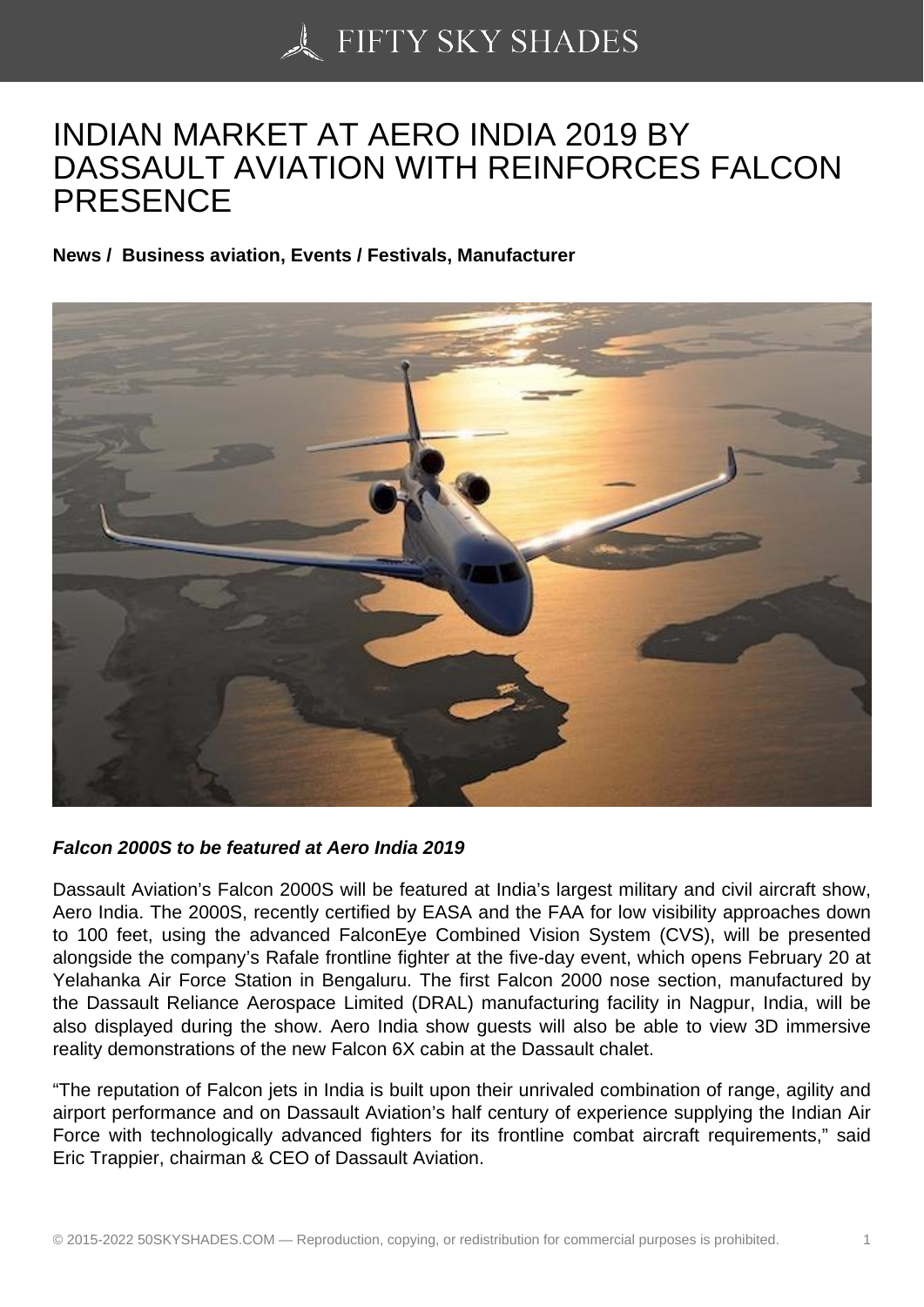

**Falcon 2000: Well Suited for Demanding Regional Requirements**

Two thirds of the Falcons currently operating in the region are Falcon 2000s. The twinjet has long been popular with Indian operators for its reliability, cabin comfort, hot-and-high capability and low operating cost. The FalconEye enhanced flight vision system capability – the first Head Up Display (HUD) to combine synthetic and enhanced vision greatly improves access to airports in bad weather and significantly enhances aircraft fleet efficiency. The system is now also certified for the Falcon 2000LXS, the Falcon 900 and the Falcon 8X.

The 3,350 nm / 6,200 km Falcon 2000S – like its longer range version, the Falcon 2000LXS – offers the short-field capability of a smaller business jet but with the range and comfort level of a large cabin. Redesigned wing, more powerful engines and an intuitive second-generation EASy II flight deck improve the ability of the 2000S and 2000LXS to operate in and out of small, hard-toreach airfields like those throughout the Indian subcontinent while permitting passengers to fly nonstop from Mumbai to Beijing or Delhi to Moscow.?

The Falcon 2000S is also available with a wide range of state-of-the-art options, including the new FalconConnect inflight connectivity service that seamlessly integrates all cockpit and cabin ground and satellite communications into a single bundled offering and FalconSphere, a new comprehensive Electronic Flight Bag (EFB) solution.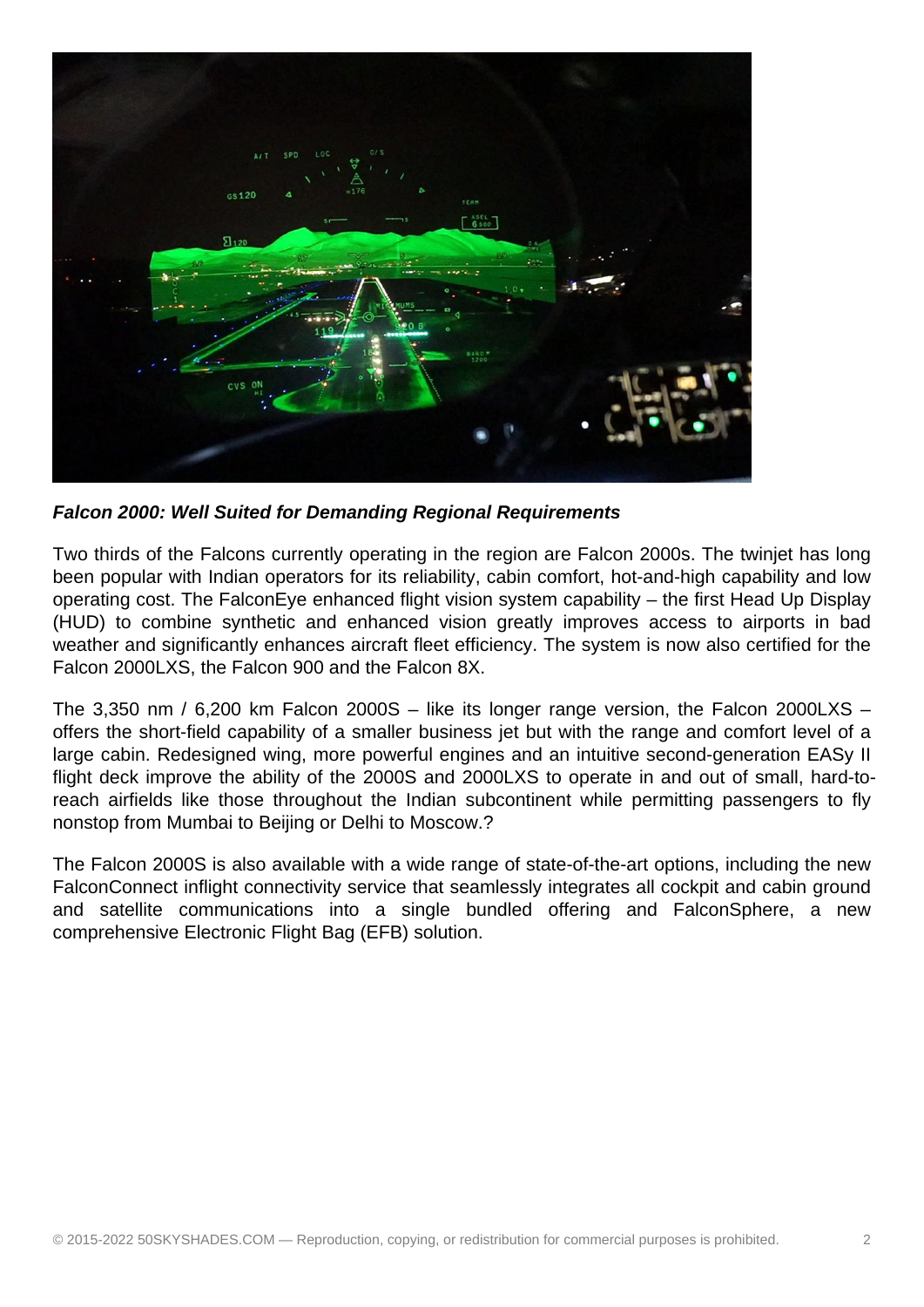

**Falcon 6X: The New Benchmark for Cabin Size and Comfort**

Falcon sales are expected to get a further boost in the region with the arrival of the all-new ultrawidebody Falcon 6X twinjet, which will offer the widest cabin cross-section of any business jet on the market. The 6X recently entered the detail design phase and is well on track for a first flight in 2021 and initial deliveries in 2022.

The 5,500 nm / 10,186 km Falcon 6X will comfortably link cities such as Delhi and Bengaluru directly to destinations such as Moscow, London or Cape Town. The 6X cabin will offer 6 feet 6 inches (1.98 meters) of headroom and a floor width of 8 feet 6 inches (2.58 meters). It will accommodate 12-16 passengers in three separate lounge areas and offer multiple layout configurations, including a large entryway, a crew rest area, and a spacious rear lounge affording greater privacy, especially on long overnight flights.

The cabin will also be exceptionally bright, thanks to 30 extra-large windows and a skylight – an industry first – that provides additional natural light in the normally dim galley area.

The 6X will be equipped with several innovative design features, including a new ultra-efficient wing and a new-generation digital flight control system (DFCS) that integrates all flight control surfaces, including slats and flaps, which increase aircraft performance and safety while reducing pilot workload. The DFCS will feature a new "flaperon" control surface derived from fighter aircraft applications; flaperons enhance lift and roll control especially during approaches with a steep descent profile. The 6X also incorporates nose-wheel steering for safer runway handling in strong cross-winds or on wet runways.

The aircraft will be powered by PW812D engines, based on proven core technology already employed in 16 different Pratt & Whitney Canada PurePower engine applications.

## **Falcon 8X: An Unrivaled Combination of Range, Versatility and Airport Performance**

The Falcon 8X can fly nonstop from Delhi to London or Sydney. It offers the quietest and most passenger-friendly cabin in business aviation with a broad selection of standard cabin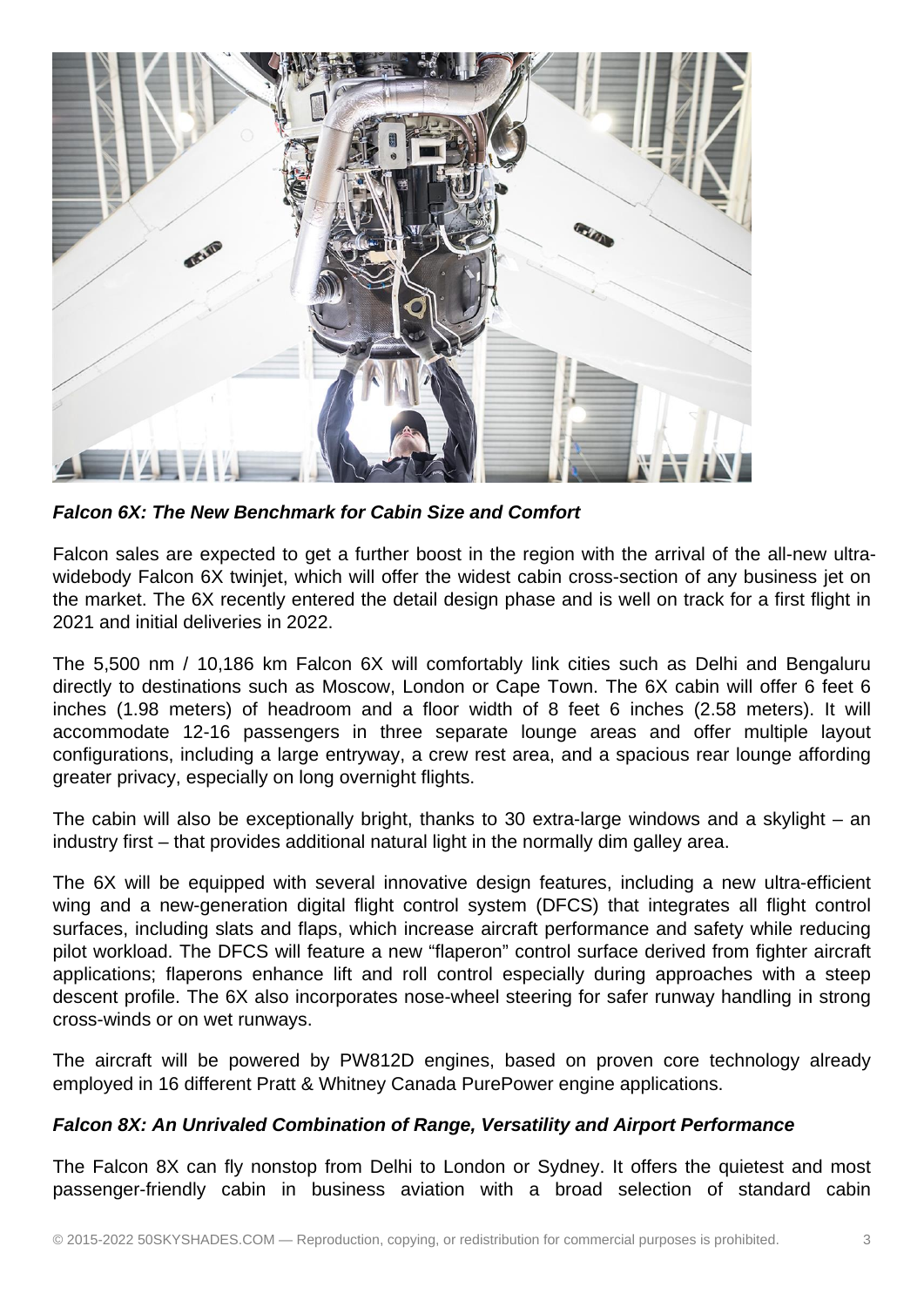configurations, including a forward lounge bar that can be easily converted into a certified crew rest area for very long flights.

Its industry-leading DFCS ensures unrivaled flying stability ensuring an ultra-smooth flight. The Falcon 8X is available with the FalconEye Combined Vision System, the new FalconConnect inflight connectivity service, and other world-class Dassault equipment options.

The FalconEye option is being further enhanced with the addition of a dual-HUD configuration that will support an EFVS-to-land capability. This will allow pilots to fly a full approach and land without requiring natural vision to see the runway. The full approval of this capability is anticipated in 2020.

## **First Falcon 2000 Nose Section Assembly to be delivered by DRAL to Dassault Aviation**

The first fuselage nose section of the Falcon 2000 series aircraft, produced by Dassault Reliance Aerospace Limited (DRAL) in its manufacturing facility at Nagpur, is ready to be delivered to the Dassault Aviation Falcon final assembly line in France.

"Dassault Aviation's investment in India and our commitment to the "Make in India" and "Skill India" initiatives demonstrate our company's determination to help grow an Indian aerospace eco-system which matches the highest standards in the global aerospace market," declared Trappier.

In parallel, larger infrastructures are being developed and will soon be completed allowing the ramp-up of DRAL capabilities toward the assembly of a Falcon 2000 fully manufactured and assembled in India.



**Acquisition of ExecuJet MRO Unit Expands Falcon Service Capability in Asia** 

Dassault Aviation has been moving to reinforce its aftermarket customer support capability in the Indian subcontinent and Asia. Last month, Dassault Aviation acquired the maintenance, repair and overhaul (MRO) operations of the ExecuJet Group, which offers product support in several locations in Asia, the Middle East, Africa and Europe.